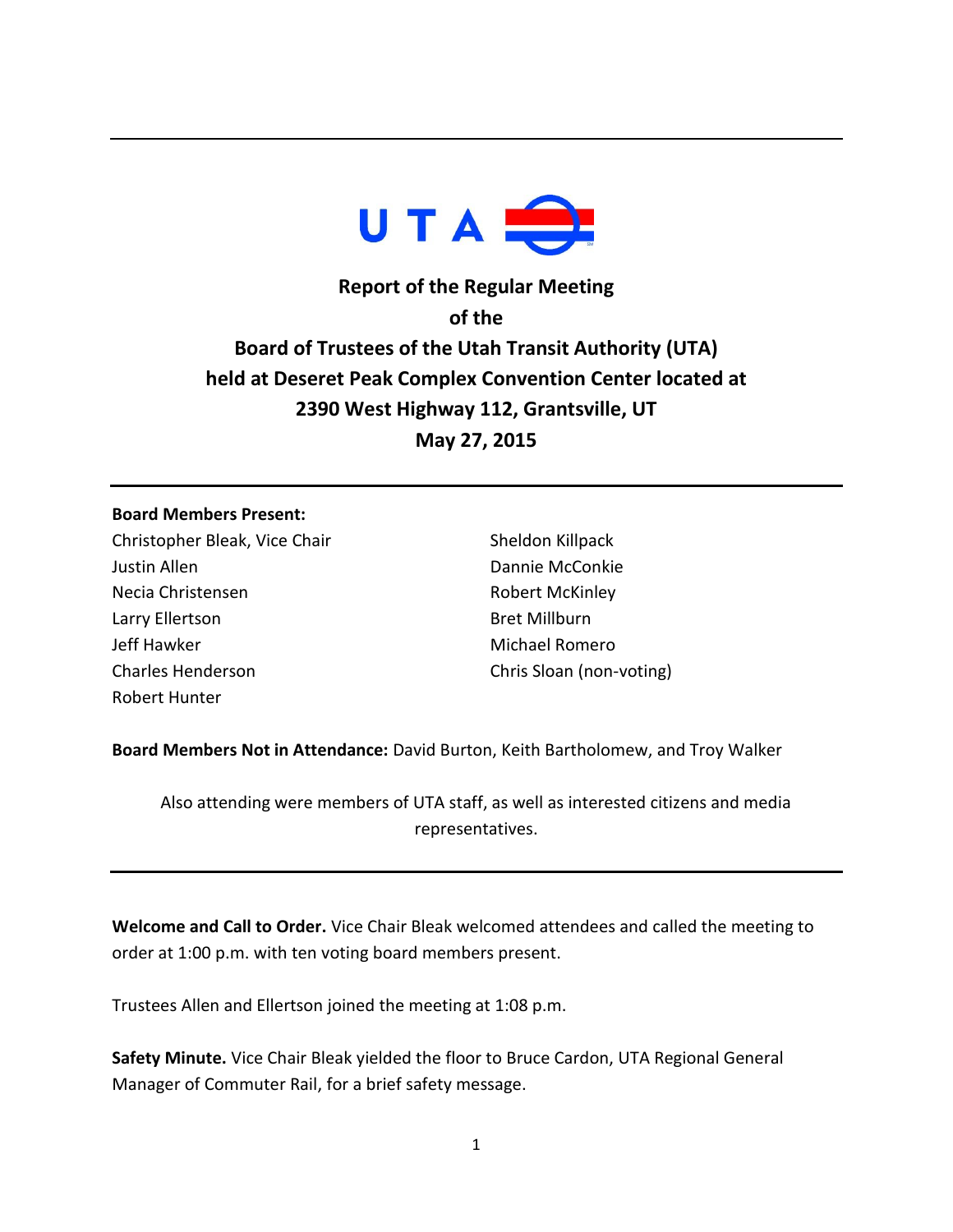**Public Comment.** No public comment was given.

## **Action Items.**

**BP Policy 4.1.12 – Annual Strategic Leadership Objectives.** Trustee Hawker summarized the policy. A motion to approve the policy was made by Trustee Hawker and seconded by Trustee Killpack. The motion carried by unanimous consent with twelve aye votes.

**Strategic Objective Weighting 2014/2015.** Trustee Henderson explained the weighting template. A motion to approve the strategic objective weighting as outlined in the packet was made by Trustee Henderson and seconded by Trustee Christensen. The motion carried by unanimous consent.

**2014 Strategic Objective Evaluation.** Trustee Henderson outlined the strategic objective achievement for 2014. A motion to approve the evaluation was made by Trustee Henderson and seconded by Trustee Sloan. The motion carried by unanimous consent.

**Items for Consent.** Consent items were comprised of the following:

- March 2015 Performance Dashboard and Financial Statement
- Approval of Minutes of April 22, 2015 Board Meeting

There were no objections to the consent items and the items were deemed approved.

**Closed Session.** No closed session was held.

**Action Taken Regarding Matters Discussed in Closed Session.** No closed session was held.

**President/CEO Report.** Michael Allegra, UTA President/CEO, delivered his monthly report which included the following topics:

- Safety
- MAP-21 extension
- Depot District Fuel and Fare Collection building
- Provo-Orem BRT
- CNG initiatives
- 2015 APTA Rail Conference
- Wasatch Front Central Corridor